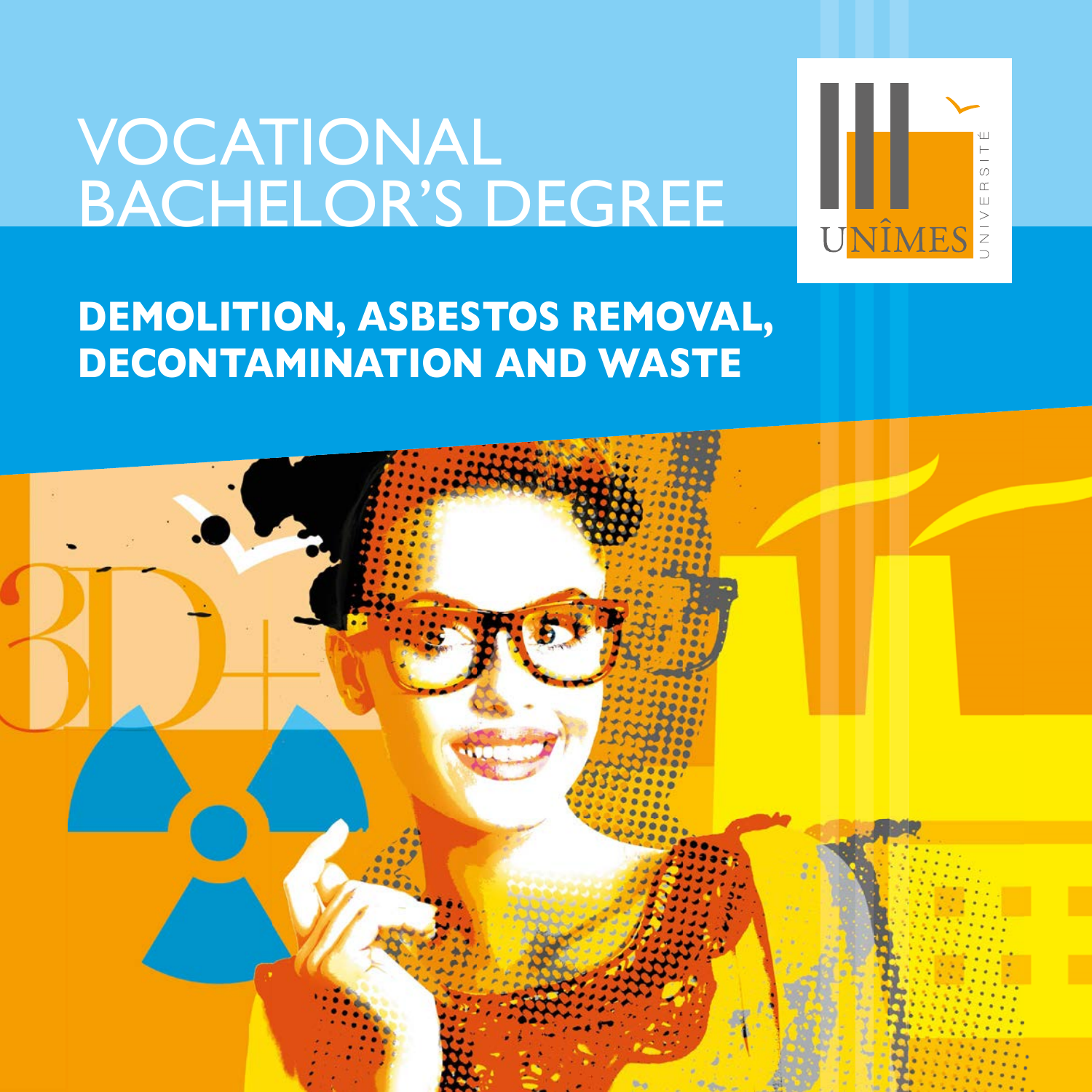

# INTRODUCTION

This training, provided in partnership with the Institut National des Sciences et Techniques Nucleaires (French National Institute for Nuclear Science and Technology, ISTN), is designed to provide specialized training in the fields of:

- dismantlement, asbestos removal and demolition of nuclear, chemical and petrochemical industrial facilities,
- treatment, conditioning, warehousing and storage of nuclear, household and industrial waste,
- soil and water remediation and rehabilitation of nuclear, mining and industrial sites,
- industrial risks arising from the aforementioned activities (safety, security, quality).

# **OBJECTIVES**

This degree is designed to train professionals that are able to:

- prepare, organize and monitor sites and activities in the nuclear, chemical and petrochemical industries,
- manage operations and activities: studies, preparatory documents, monitoring and management of operations, etc.
- complete studies on the risks associated with these operations and activities (dismantlement, asbestos removal, waste, remediation).



## **ENTRY REQUIREMENTS**

**Candidates that have completed scientific studies at Bac + 2 level.**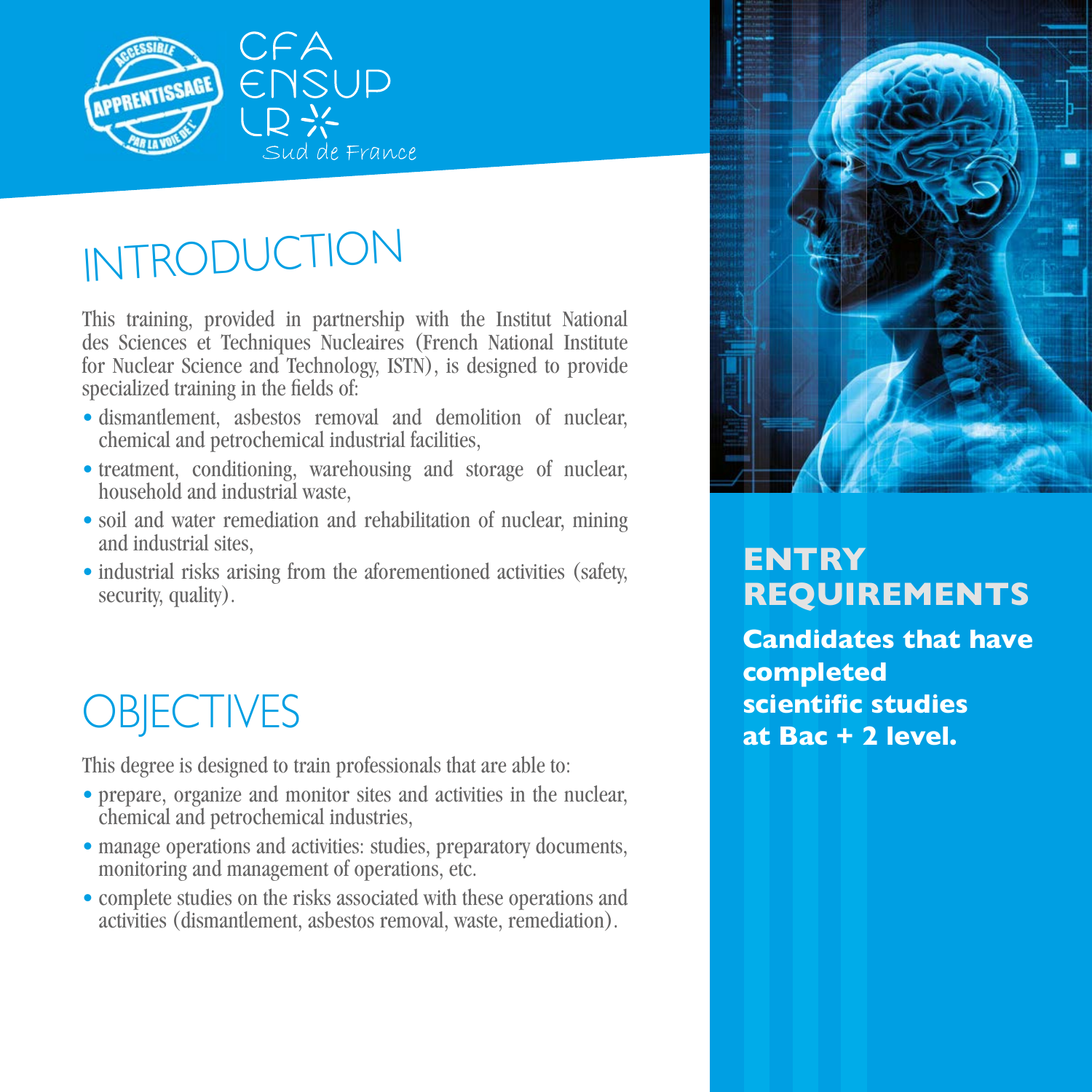# SKILLS AND EXPERTISES

Skills acquired:

- Risk Prevention: recognized, certified PR1 training (CEFRI/French Radiation Protection Certification Board) prepared and passed at the INSTN Marcoule: radioactivity, radiation detection, radiation protection
- Nuclear safety and security
- Dismantlement scenarios
- Remediation techniques in nuclear environments (robotics, decontamination, etc.)
- Waste treatment and conditioning, Storage solutions
- Asbestos Screening and asbestos removal procedures in nuclear environments
- Soil assessment and remediation techniques
- Specialized English
- Advanced knowledge of specialist software (MS-Project, RayXpert, DEM+, etc.), virtual reality
- Online bibliographic research
- Integration in an industrial or local authority setting
- roup work, writing notes, reports, dossiers, spoken presentations (reports, audits, etc.)

# POSSIBLE CAREER PATHS

Assistant engineer in the following fields:

- Development and monitoring of dismantlement operations in nuclear and non-nuclear zones
- Development and monitoring of asbestos removal operations
- Development and monitoring of remediation operations
- Management of household, hospital, industrial and nuclear waste
- Assessment, prevention and management of industrial risks arising from the aforementioned activities



## **KEY FIGURES**

**93.3% of students graduated in 2017.**

## **97.8%**

**of graduates were employed 30 months after being awarded the Licence Professionnelle.**

**Source: OVIE (Unîmes Student Life and Employment Observatory) surveys of graduates from 2012, 2013 and 2014.**